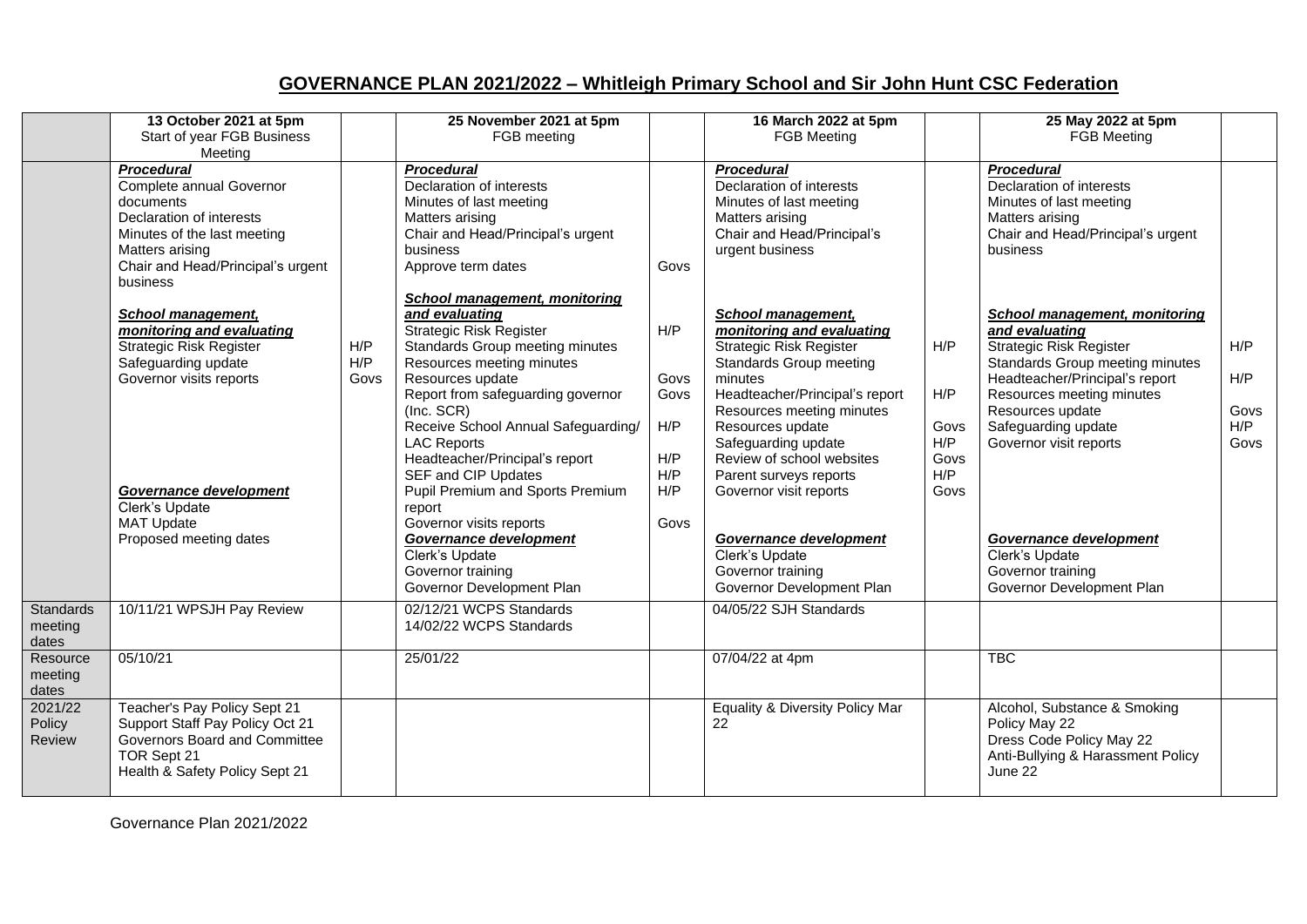|                                      | 20 July 2022 at 5pm<br>End of year FGB Business                                                                                                                                                                                                                            |                           |  |  |  |
|--------------------------------------|----------------------------------------------------------------------------------------------------------------------------------------------------------------------------------------------------------------------------------------------------------------------------|---------------------------|--|--|--|
|                                      | Meeting                                                                                                                                                                                                                                                                    |                           |  |  |  |
|                                      | <b>Procedural</b><br>Declaration of interests<br>Minutes of last meeting<br>Matters arising<br>Chair and Head/Principal's urgent<br>business<br><b>School management,</b><br>monitoring and evaluating<br><b>Strategic Risk Register</b><br>Headteacher/Principal's report | H/P<br>H/P                |  |  |  |
|                                      | Resources meeting minutes<br>Resources update<br>Headline figures on SATs<br>Report from H&S governor<br>Safeguarding update                                                                                                                                               | Govs<br>Н.<br>Govs<br>H/P |  |  |  |
|                                      | Governor visit reports<br>Governance development                                                                                                                                                                                                                           | Govs                      |  |  |  |
|                                      | Clerk's Update<br>Governor training Update<br>Governor Development Plan -<br>new items for following year                                                                                                                                                                  |                           |  |  |  |
|                                      | Election of Chair and Vice Chair<br>Appoint Governors with specific<br>responsibilities for the year ahead<br>2022-23 Meeting dates                                                                                                                                        |                           |  |  |  |
| <b>Standards</b><br>meeting<br>dates |                                                                                                                                                                                                                                                                            |                           |  |  |  |
| Resource<br>meeting<br>dates         | <b>TBC</b>                                                                                                                                                                                                                                                                 |                           |  |  |  |
| 2021/22<br>Policy<br>Review          | All July 2022<br>Appraisal Policy for Support Staff<br>Appraisal Policy for Teaching Staff<br><b>Financial Policy Statement</b><br>Managing Attendance Policy<br>Staff ill Health Capability Policy<br><b>Support Staff Capability Policy</b>                              |                           |  |  |  |